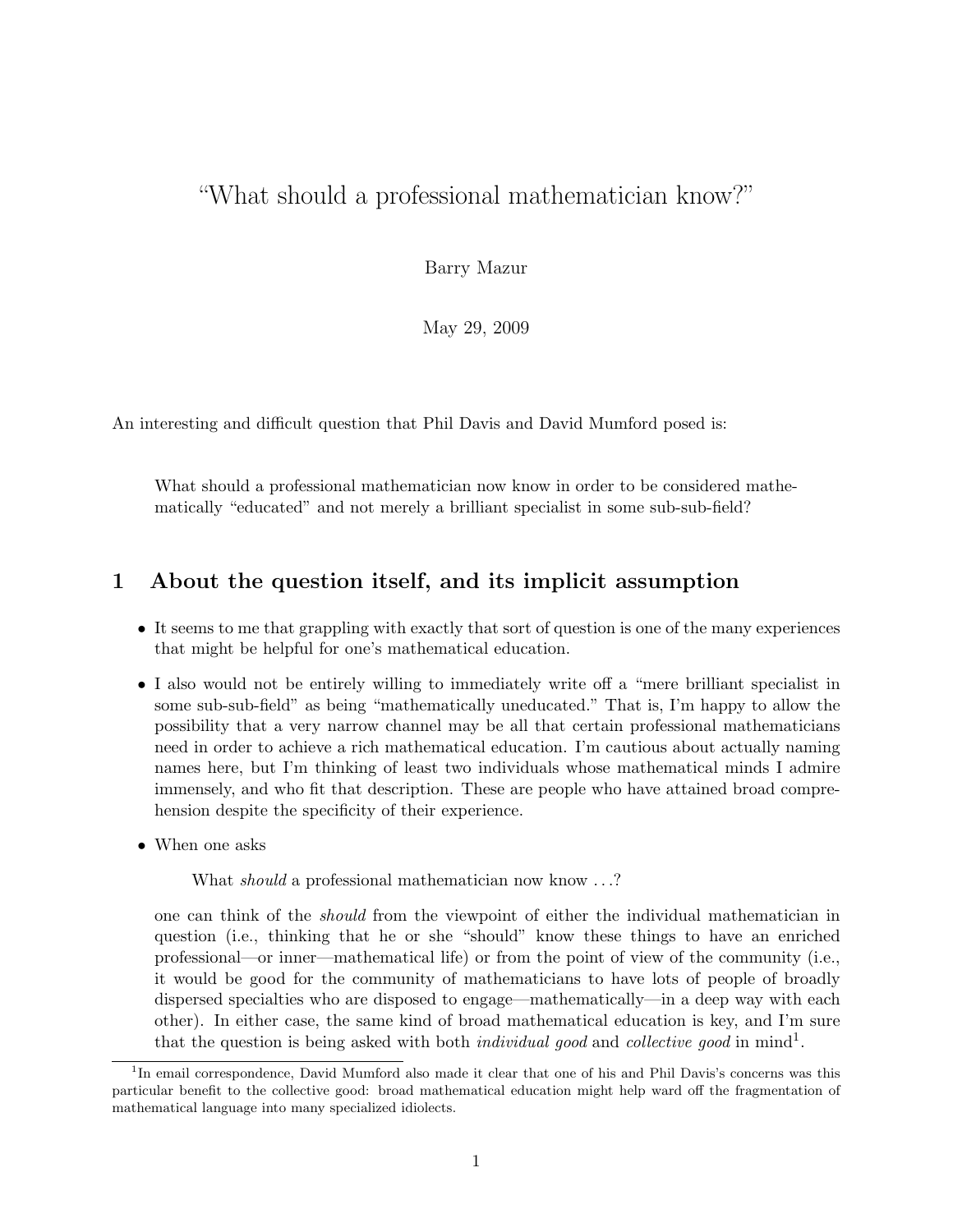### 2 The fruits of education

When we think about the education of any specific person (e.g., Henry Adams, or even T.C. MITS) we probably should focus on the particular set of limitations, foibles, and/or aspects of ignorance that the educational process did ameliorate (if we are viewing it in hindsight) or will ameliorate (if we are viewing it with hopes for the future)<sup>2</sup>. But, no matter where we each start from, when we engage in mathematically educating ourselves it seems to me that we hope to achieve ("in the end") two (somewhat different) sorts of things:

- 1. We want to have, at the very least, an acquaintance with a relatively large range of mathematical viewpoints: we want to have been exposed to an array of ways of looking and ways of thinking; we want to at least know about the existence of the broad traditions of mathematical experience; and for our core, we want to have a working mastery of a somewhat more select body of mathematics<sup>3</sup>.
- 2. We want to develop in ourselves an innate lively inquisitiveness, and concomitantly an outlook, a disposition, that makes it natural and congenial for us to learn new things when it is appropriate to do so, and that makes thinking mathematics a vital activity for us; we want to foster the ability in ourselves to *deeply appreciate* a broad range of mathematics—to get pleasure from this "gift of appreciation;" and we want to be sensitive to the varieties of mathematical taste.

Surely it is the second item above that is the more important: it trumps the first; but it is the first item that we can hope to talk about, so let's talk about that.

#### 3 Fields of acquaintance

Certain fields of mathematics, at certain times, play the role of lingua franca in the sense that mathematics from vastly different fields get formulated in the vocabulary, the terminology, or even more strikingly in the conceptual framework of that specific field. Weierstrass's theory of functions, Cantor's Set Theory and Group Theory have played (and continue to play) such a role; the vocabulary of Category Theory has permeated disparate disciplines. These are some of the grand forces in mathematics that shape our way of communicating to one another. Other fields formulate powerful viewpoints, templates, that cross over to distant disciplines–let's call these fields unifiers. Algebraic Topology has done service as a unifier, as has large aspects of Algebraic Geometry. Other fields are so ubiquitous that they cast light on all other disciplines of mathematics: measure theory, probability and statistics come to mind; perhaps aspects of combinatorics.

In any epoch there will be the *lingua franca*, the *unifiers* and the *ubiquitous* of that epoch. A young (or an old) mathematician, of no matter what specialty, would do well to be acquainted—at least

<sup>&</sup>lt;sup>2</sup>the word itself comes, as I understand it, from an amalgam of  $ex$ - and ducere, which hints at a process that leads us out of something and towards something else

 $3$ Practically speaking it has to be a *much more select* body of mathematics!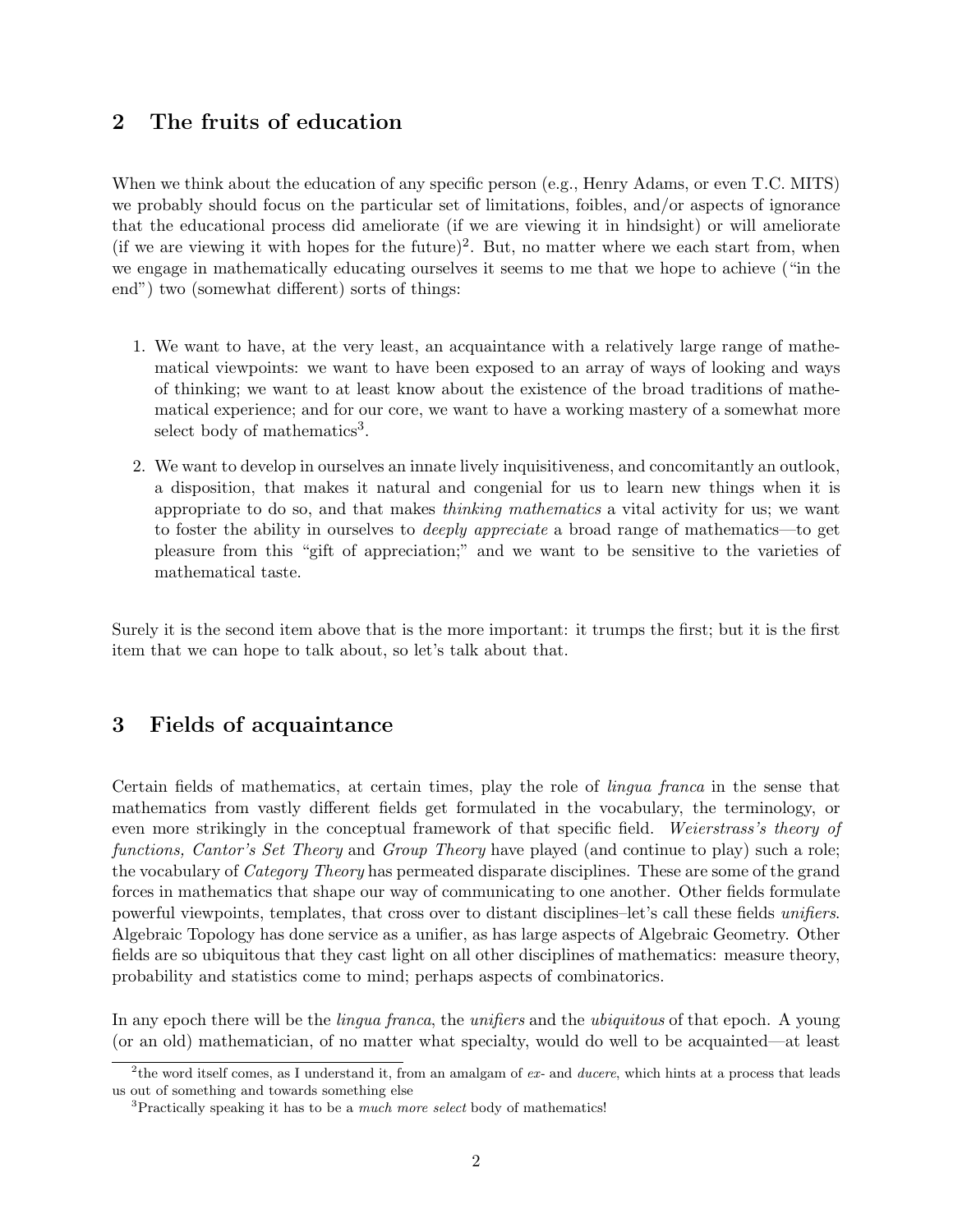a tiny bit acquainted—with the mathematical goings-on in these fields. So which fields are of that sort these days?

#### 4 Critical mass

Before offering a concrete list of good "fields of acquaintance" I want to convey an idea of a friend of mine, who is a student of European History. He tells me that at one point in his career studying European History, he experienced an abrupt phase shift. Once you've achieved—says my friend—a certain critical mass of historical information, all of a sudden your view of the entire subject changes. First, your power of simply retaining information increases multifold; but more importantly, your way of thinking about the subject bears no relation to the way you approached things initially. My friend accounted for this surprising moment as a consequence of accumulation, perhaps to overload, of somehow-connected specifics that forced him to involuntarily re-configure—in a more meaningful way— his modes of organization, and contemplation, of the entirety of this corpus of knowledge.

Well, it would be interesting if we could put our finger on the critical moments, the phase shifts—if they exist—in our mathematical education. If they do exist they may depend less on our having devoured any *specific* collection of mathematical ideas, and more on our having exposed ourselves to some un-specifiable critical mass. With this in mind, I'll end, below, with a list that nowadays, in my opinion, stands for "fields of acquaintance" any critical mass of them being a good choice for a good mathematical education<sup>4</sup>.

#### 5 Broad types of mathematical intuitions

Our undergraduate education<sup>5</sup> would have done well for us if it left us with an abiding taste for what are, to my mind, the most classical four (very overlapping!) aspects of mathematical thought: Geometry, Algebra, Computation, and The mathematical intuition(s) derived from Physics. I say that these are "overlapping,' but in reality, what makes mathematics one subject is that nothing that we do is entirely contained in one of these categories: they seem to stand for distinct intuitions, and have given rise to distinct realms of thought, and yet they are inseparably welded together. These four categories have been fused together so substantially in recent times that it may even be misleading to keep bringing them up. For there are subjects of great importance such as the theory of modular (or automorphic) forms that defy this categorization completely, since they stretch their substance, their tools, and the intuition they rely on over all four of these items.

Nevertheless, Geometry, Algebra, Computation, and Mathematical Physics represent a recognizable, if wobbly, partition of mathematical sensibilities. Let us consider them as motivating intuitions

<sup>4</sup> I realized, when first making up this list, how little of it I felt adequately comfortable with—i.e., how much of a wish-list for my future education it represents!

<sup>&</sup>lt;sup>5</sup>I am assuming that, on background, we have a mathematical education that would normally come from a good undergraduate curriculum, including—of course—standard ODE, Riemann surfaces, complex analysis more generally, and real analysis including measure theory and the theory of Fourier transforms. And the standard algebra/Galois theory/commutative algebra sequence. I also omit mention of number theory for the moment.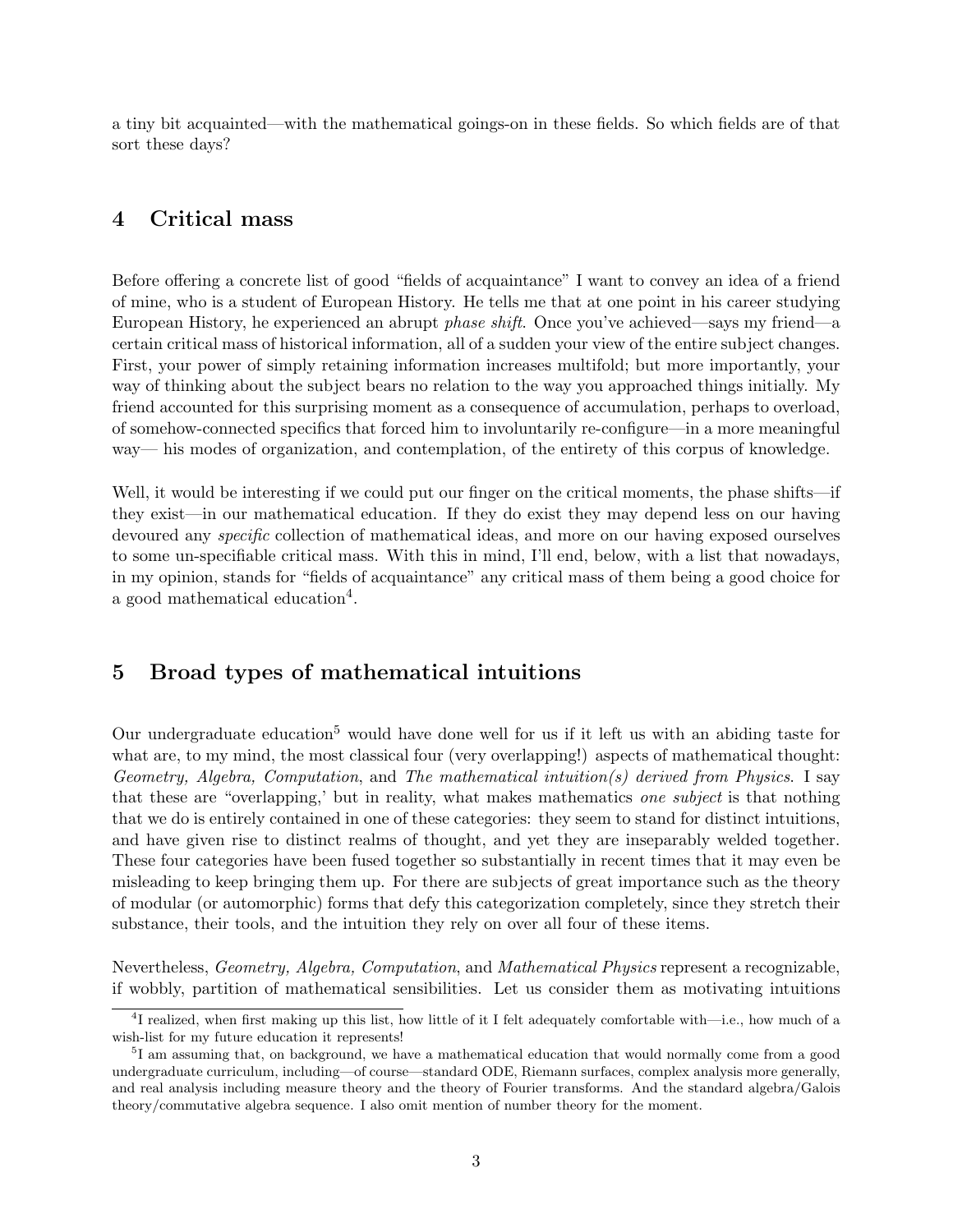rather than fixed repositories of knowledge; i.e., as fundamental types of highly developed senses that some mathematicians enjoy: there are people with strong *geometric* intuitions; there are those with strong *algebraic intuitions*; there are those who are very sensitive to various aspects of *computation* and *estimation* and then there are the lucky people who also bring into the mix some basic *physical* intuition. I also think that we all understand what it means for some mathematician to have any one of these gifts—whether or not we ourselves possess it.

So, a broad mathematical education should, perhaps, aim to help a person achieve (at least somewhat) a predilection for each of these ways of thinking. I would like to view each of these intuitions as "core" rather than any particular conglomeration of subject matter as core.

In response to an earlier draft, David Mumford asked me where I would put the traditional, and grand, subject of Analysis in this classification, Analysis being a subject dealing with intuitions as fundamental as *time, change,* and *continuity*; my feeling is that the subject is so many-dimensional that it derives its inspiration and intuitions from every, or any, direction: when you say that someone is a strong analyst, you might mean that this person has a keen sense of a priori estimates in PDE, which I would tag as computation and estimation; or you might be talking of a good complex analyst dealing with dynamical systems which I would tag as geometry, etc. I would probably want to spread Analysis over all four categories.

# 6 A specific, but very tentative, list

I've tried to make a tentative and necessarily partial list of typical problems dealt with in each category such that some–at least—of these items would be good to acquaint ourselves with, but I discover that my list changes radically from day to day. Here is today's:

- Geometry-in the broad sense: This can be experienced in so many different ways that any one person's "critical mass" will be disjoint from another person's. Our sense of geometry might go from knot theory to differential geometry (and the related analysis; e.g., the spectrum of the Laplacian) to classification of  $n$ -dimensional manifolds to symplectic geometry to dynamical systems to sphere-packing to fixed point theorems to K-theory to systems of elliptic PDE's in the large to the Index Theorem to Bott periodicity to the homotopy groups of spheres. . . and here we would be moving into the more algebraic realms of algebraic topology, which nowadays is also commingling with algebraic geometry.
- Algebra-in the broad sense. This includes the ubiquitous notion of groups (say; finite, finitely presented, Lie, algebraic, arithmetic, and adelic) and their linear and projective (finite- and infinite-dimensional) representations. It includes elementary aspects of any of the subjects with "algebraic" as an adjective in their name: algebraic topology, algebraic geometry, and algebraic number theory. It includes the entire basic vocabulary of very general languages such as *category theory* and more specific languages of use in traditional functional analysis such as the theory of Hilbert and Banach spaces.
- *Computation–in the broad sense.* This stretches from machine computation, algorithms, numerical analysis, estimation, and statistics, to combinatorics, analysis and probability; i.e.,